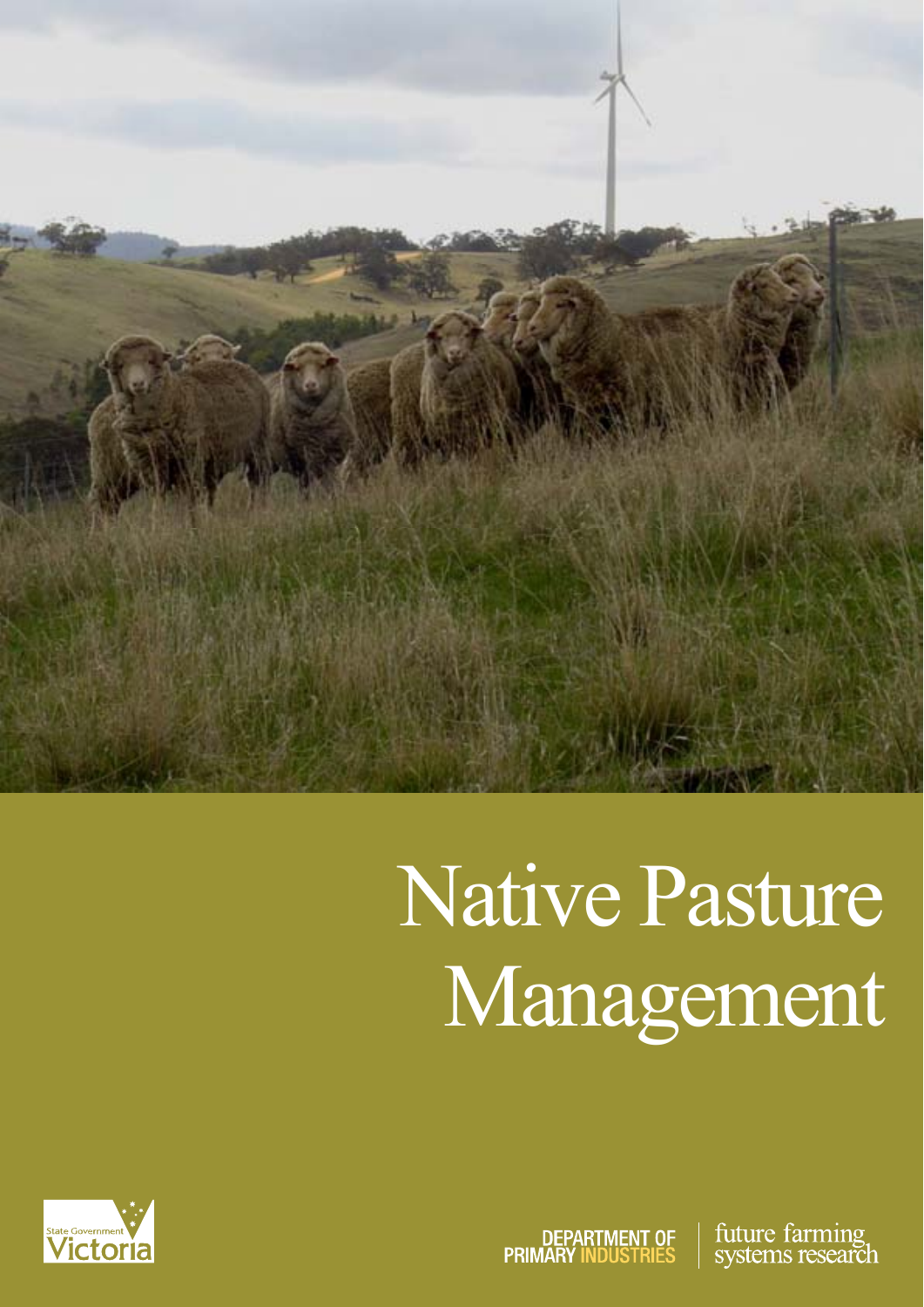### Native grasses and native pastures

Australian native grass is a general term to describe a diverse range of grasses that have evolved in Australia over millions of years. There are about 1000 native grass species in Australia. They are well adapted to the harsh and varying climate, low fertility soils and play an important part in maintaining ecosystem health.

Agricultural development over the past two centuries has changed the diversity and extent of native grasslands. Many remnants of native grassland are on small patches of public land or on uncultivated areas of lightly grazed private land. Native grasslands in Victoria often contain varying proportions of introduced perennial and annual species. In this report, native pasture is defined as a pasture where native grasses are the dominant perennial species.

The agronomic and environmental benefits of Australian native grasses have sometimes been underrated. Studies have found that in some situations native grasses have both environmental value and agronomic characteristics such as dry matter (DM) production, potential to respond to summer rain events, persistence and nutritive value similar to introduced species. Thus there are situations and environments where native pastures can be a well adapted, sustainable and productive choice for livestock production.

#### Benefits and limitations

In agricultural grazing systems, native grasses offer a range of benefits:

- Native grasses are mostly perennials and persist well in the Australian environment;
- Some have nutritive characteristics similar to introduced pasture species;
- They can cope with adverse climate conditions such as droughts, heavy rains and frosts;
- Many tolerate low fertility, acid soils, water stress and are more resistant to disease;
- Different native species such as warm season or cool season grasses have growth periods at different times of the year, providing the potential for year-round green feed;
- Generally they have dense tillers and roots that hold the soil and allow increased use of soil moisture to help prevent soil erosion and nutrient runoff;
- Some native grasses can also help control dryland salinity, due to their deep root systems, summer activity and perenniality, reducing recharge to ground water;
- They can provide a lower input grazing system, reducing the dependence on finite resources;
- They provide for integrated pest management and native biodiversity.

Native grasses also have some limitations:

- Wild species have diverse genetic traits, flower over a long period, have lower seed yields or do not yield commercial quantities of viable seed;
- They are difficult to establish through sowing with traditional sowing technologies;
- Some species are less palatable to stock due to coarse hairy leaves and have lower nutritive values and herbage yield;
- Under conditions where improved pasture species perform adequately, native grasses are unlikely to be more productive or be able to compete with improved pasture species.

This publication summarises the findings from a series of field and glasshouse experiments conducted by the Victorian Department of Primary Industries in central and western Victoria. It aims to assist Victorian farmers to manage their native pasture for increased productivity and profitability while maintaining and improving environmental sustainability and resilience. The information may also be applicable to native pastures in similar soil and climate conditions across southern Australia.

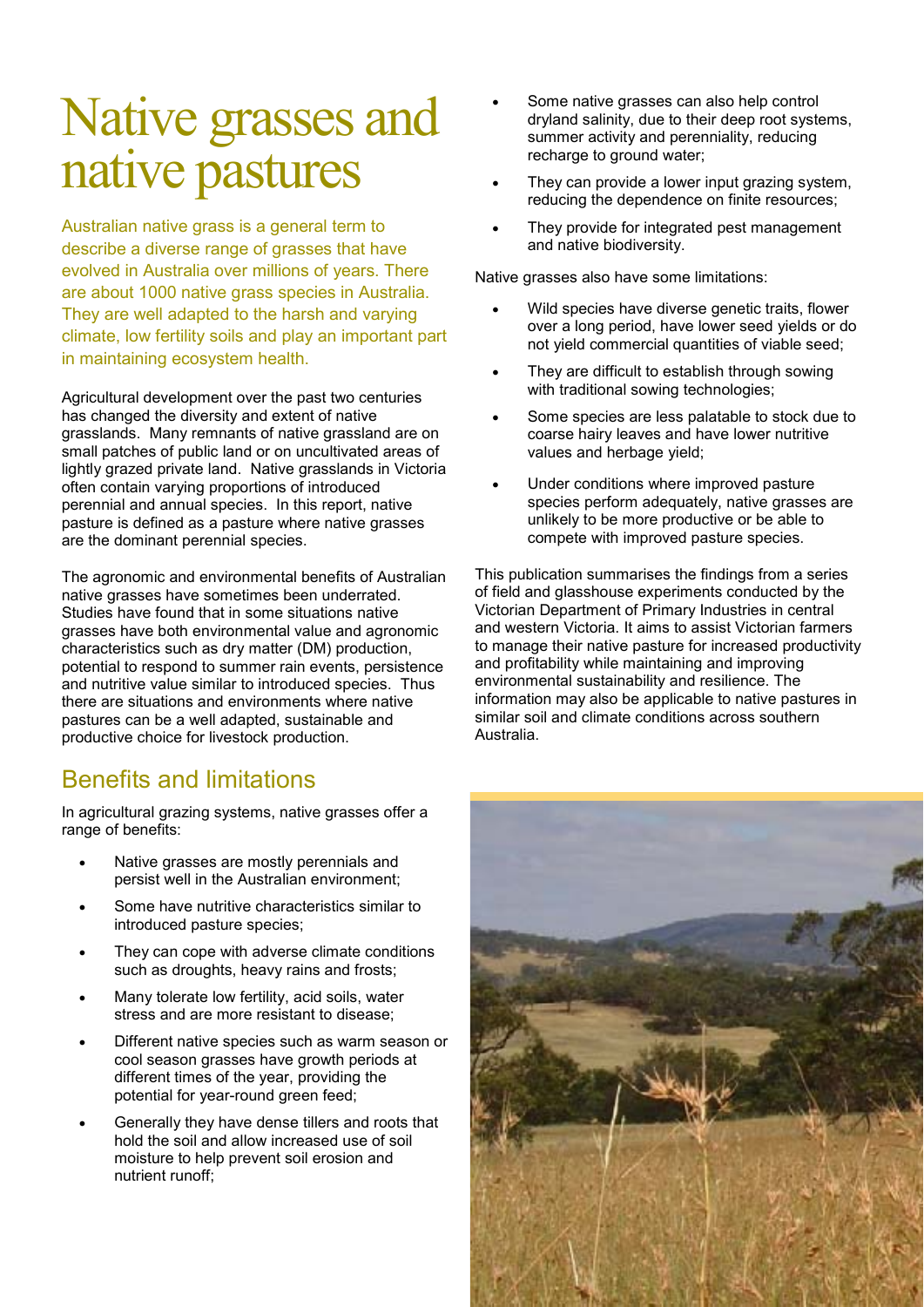# The challenge

Overgrazing caused by set-stocked grazing practices and the grazing behaviour of livestock, results in lower ground cover in key areas of the landscape. This is a major challenge for managing native pasture on steep hill country where low groundcover occurs frequently on hill crests and sides over summer and autumn. This has significant economic impact through reduced green feed and stocking rates, while environmental impacts occur through wind erosion, soil/nutrient runoff, recharge and loss of biodiversity.

When a native pasture is set stocked, perennial species are subject to selective and heavy grazing. Overgrazing of perennial species, particularly when plants are stressed by low soil moisture, can lead to the death of plants and a decline in the population.

A low population of perennial species in the sward of native pastures will encourage invasion by other species such as onion grass, broadleaf weeds and annual grasses. Less palatable annual grasses, such as silver grass, are opportunistic species that germinate when soil moisture becomes available and complete their life cycle in a short time frame (mostly from late autumn to mid spring). These annual pastures then die and decompose during summer and autumn leaving behind bare ground. When these species form a major part of the pasture over the growing season, pasture production and nutritive value deteriorate dramatically.

### Strategies to manage and rejuvenate native pastures

To restore native grasses in degraded pastures, we must remember three ways that can lead to success: 1) seed production and seedling recruitment of new native grasses; 2) increased vigour of existing native grass plants; and 3) stronger competition of native grasses with other species (either through seeds or plants). Strategies that promote one or more of these three avenues to success are likely to rejuvenate native pastures.

Deferred grazing that matches the timing of grazing or resting of a pasture to an appropriate growth stage of the desired pasture grass will provide positive selection pressure for the species. For instance, withholding grazing from spring to late-summer allows desirable perennial plants to set seed and conserve energy, leading to higher recruitment rates of new plants and plant tillers in autumn and winter. Grazing heavily after annual grass stem elongation, but before seed head emergence, followed by resting over spring and summer, will increase the amount of seed produced by perennials, while reducing the seed from undesirable annuals.

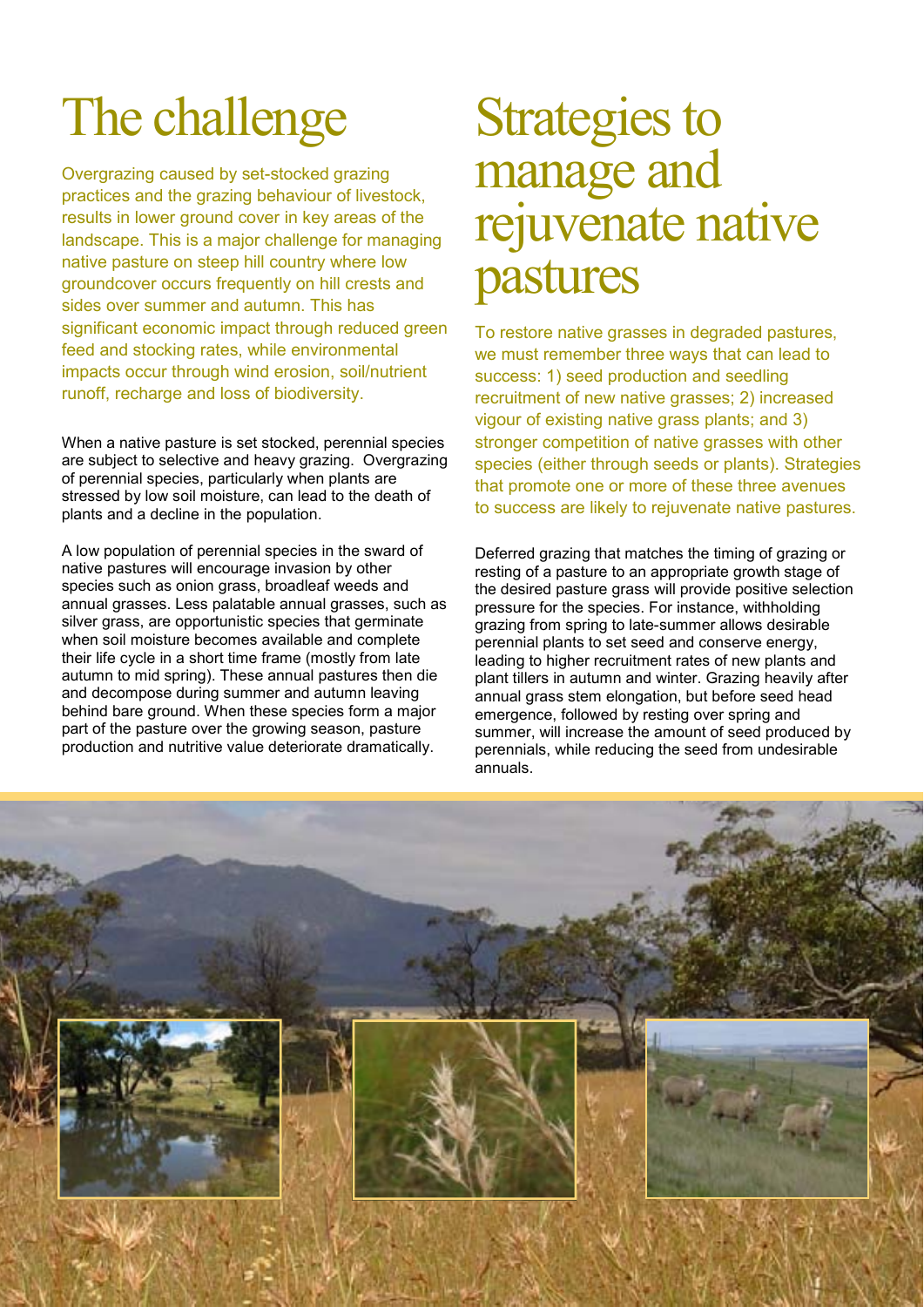### Types of deferred grazing

There are several types of deferred grazing that have been designed to achieve different management targets. The higher the proportion of desirable native species, the more effective the deferred grazing will be in boosting native pasture density and farm productivity.

#### Optimised deferred grazing

With optimised deferred grazing, the withholding time from grazing depends on the growth stage of the pasture plants, generally from spring to late-summer depending on seasonal variations. This deferred grazing starts after annual grass stems elongate, but before seed heads emerge so that the growing points of undesirable annual plants can be effectively removed by grazing. The completion of the withholding time for this grazing strategy depends on pasture conditions of the desirable perennial grasses (seed set, growth and herbage on offer), which are generally ready for grazing from late summer to early autumn. This strategy aims to reduce the amount of seed produced by annual grasses and alter pasture composition – lifting the proportion of perennials while suppressing the annual grasses.

### Short-term deferred grazing

Short-term deferred grazing involves no defoliation between October and January each year, aiming to increase soil seed reserves and plant population

density. This strategy also allows use of feed in mid summer when there is generally a feed shortage and may reduce fire risk by grazing long grasses early in summer.

#### Long-term deferred grazing

Long-term deferred grazing involves no defoliation from October to the autumn break in the following year (the first significant rainfall event of the autumn/winter growing season). This strategy is used to build up the soil seed reserves, soil moisture and restore ground cover by perennial species. This strategy aims to rehabilitate degraded paddocks with a low percentage of perennial species (e.g. 5-10 per cent) quickly.

#### Timed grazing

Timed grazing is an alternative form of long-term deferred grazing. It is used to build up the soil seed reserve, restore ground cover and recruit new plants. Pasture is grazed using a large group of sheep greater than 100 sheep/ha, over a short grazing period ranging from 10 to 20 days, depending on paddock size, followed by a resting period from 120 to 130 days. This strategy targets the rehabilitation of significantly degraded paddocks with a very low percentage of desirable species (e.g. ~5 per cent).

In addition, strategic management of pastures can be combined with all types of deferred grazing to deliver the best outcomes. This is often referred to as strategic deferred grazing. For instance, onion grass control and fertiliser application can be practised following optimised deferred grazing in an onion grass infested paddock, which may greatly increase the yield and nutritive value of pastures.

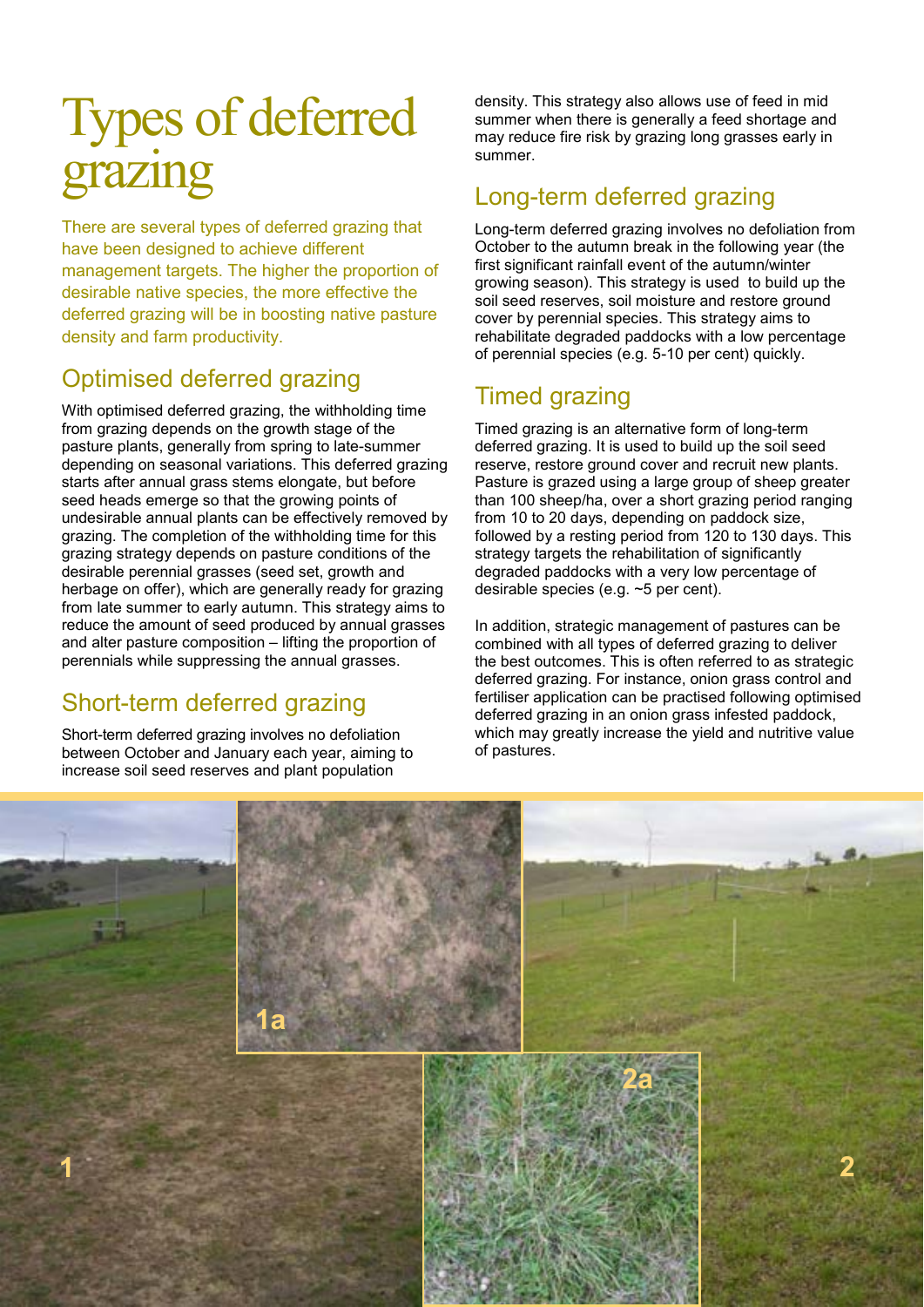### Impact of deferred grazing strategies

Deferred grazing addresses several key measures of pasture performance that contribute to the successful rejuvenation of pastures.

#### Ground cover

Ground cover remains greater than 70 per cent up to mid January, regardless of grazing treatment applied in (Figure 1). However, when a large amount of dead annual grass under set stocking is removed by grazing from January to March, ground cover declines dramatically, before increasing in April/May after rainfall. Ground cover is consistently higher with all deferred grazing regimes due to limitation of grazing over summer/autumn and increased perennial native grass population.



Figure 1. Ground cover over summer/autumn under short-term deferred grazing (■), long-term deferred grazing (♦), optimised deferred grazing (▲) and set stocking (--).

#### Plant density

The results from a long-term grazing experiment have shown that deferred grazing regimes significantly increased perennial (predominantly native grasses) and reduced annual grass tiller density (Table 1). However, there were no significant differences in the densities of onion grass, legumes and broadleaf weeds.

Photos left:

- 1) Set-stocked grazed paddock, autumn break;
- 1a) Low ground cover, depleted organic material;
- 2) Deferred grazed paddock, autumn break;
- 2a) High ground cover, retaining organic material.

Table 1. Mean plant density (tillers or plants/ $m<sup>2</sup>$ ) of perennial grass (PG), annual grass (AG), onion grass (ONG), legume (LEG) and broadleaf weed (WD), under different grazing regimes from a four year grazing experiment

| <b>Treatment</b>      | РG   | AG   | ONG  | LEG | WD  |
|-----------------------|------|------|------|-----|-----|
| Short<br>deferred     | 8338 | 5396 | 3159 | 630 | 466 |
| Long deferred         | 9003 | 4713 | 3552 | 460 | 239 |
| Optimised<br>deferred | 9998 | 2558 | 3800 | 411 | 245 |
| Set stocked           | 6245 | 8890 | 4786 | 681 | 248 |

#### Soil seed reserve

Soil seed reserve is the number of seeds in the topsoil (0 – 3 cm) measured in autumn. It is an indication of seed production from a grazing system in the previous seasons. Figure 2 shows the germinated seed population (an estimation of soil seed reserve) of perennial and annual grasses, two major plant categories in a hill pasture. Long-term deferred grazing, short-term deferred grazing and optimised deferred grazing produced 637 – 1850 perennial grass seeds/ $m^2$ whereas set stocking achieved 570 seeds/ $m^2$ . Optimised deferred grazing is the most effective treatment to reduce annual grass seed production, with the germinated seed population being the lowest among the other grazing regimes.



Figure 2. Germinated seed population (seeds/ $m^2$ ) under short-term, long-term and optimised deferred grazing and set stocking.

#### Seedling recruitment and survival

While deferred grazing dramatically increases soil seed reserve (Figure 2), it is also important to know how these seeds, particularly from perennial native grasses, germinate and survive under various grazing systems.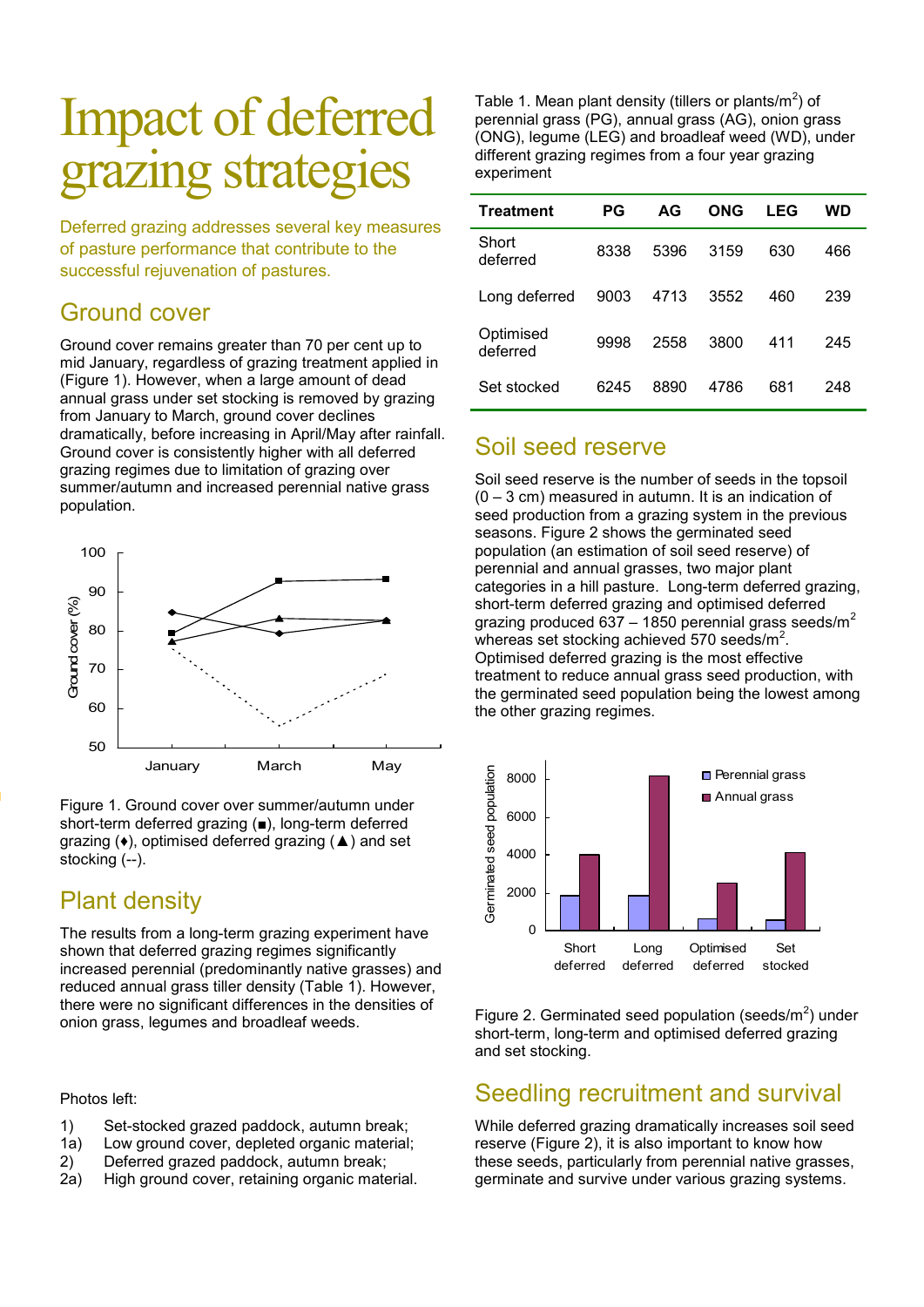

Figure 3. Perennial native grass seedling recruitment (seedlings/ $m<sup>2</sup>$ ) and survival under various grazing regimes from May 2009 to April 2010 (starting points in each colour/category represent the population of native grass seedlings that germinated each month and curve represents the change of seedling density over time up to April 2010).

Figure 3 shows the seed germination and seedling survival of native grasses from May 2009 to April 2010 under four grazing regimes – optimised deferred grazing, optimised deferred grazing in year one followed by rotational grazing, timed grazing and set stocking. It is clear that optimised deferred grazing and timed grazing were superior to set stocking both in germinated seedling numbers and seedling survival. At the end of the measurement (April 2010), these two treatments had, on average, 396 seeds germinated and 144 seedlings survived, 9.9 and 5.3 times that of the set stocking. Deferred grazing in year one following by rotational grazing also had higher germinated seed numbers and seedling survival than set stocking, but lower than optimised and timed grazing.

#### Plant roots and soil properties

Deferred grazing has a profound effect on below ground plant growth. Under deferred grazing root biomass was increased more deeply in the 0-60 cm soil profile compared with set stocking. With deferred grazing, about 85 per cent of the roots were in the 0-20 cm soil and 15 per cent in the 20-60 cm soil. Under set stocking over 95 per cent of the total root biomass was in the 0- 20 cm soil profile, and less than five per cent was within 20-60 cm profile.

The effect of grazing wet soils has been recognised as a potential problem for soil health. Stock treading has been shown to increase soil compaction and decrease soil porosity and water infiltration. Management options that reverse compaction without cultivation are desirable. Deferred grazing can lower soil bulk density by over 10 per cent by reducing soil compaction from stock treading, leading to increased soil pore size and water movement rate. The growth and subsequent decay of plant roots can enhance the activity of soil

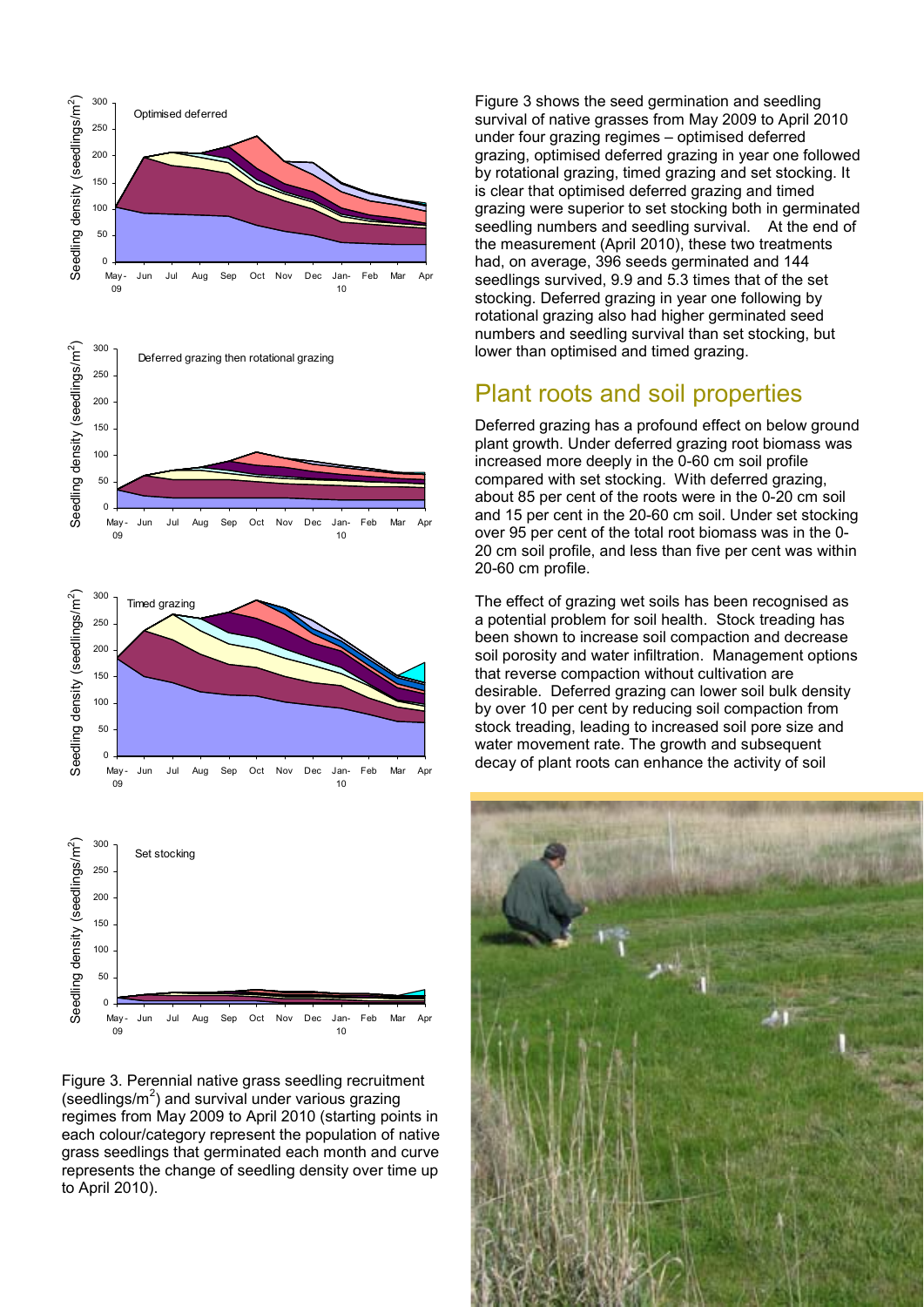organisms, such as earthworms. Deferred grazing systems also increased the soil moisture content of the 0-10 cm topsoil and reduced soil moisture at deeper soil profile, which may contribute to recharge control.

#### Herbage and animal production

Herbage production under deferred grazing regimes were increased by 19 – 50 per cent compared with set stocking, two years after deferred grazing regimes were implemented (Table 2). This is a result of increased density and groundcover of perennial native grasses under deferred grazing. An economic analysis on deferred grazing and other grazing regimes revealed that this management strategy can conservatively increase stocking rates by between 25 to 50 per cent within three years on hill country currently carrying less than eight dry sheep equivalent per hectare (DSE/ha).

Table 2. Herbage yield (kg DM/ha) under various grazing regimes

| <b>Treatment</b>   | Yield |
|--------------------|-------|
| Short deferred     | 4770  |
| Long deferred      | 3785  |
| Optimised deferred | 4083  |
| Set stocked        | 3183  |

#### Fertiliser application

Native grasses are adapted to Australia's low fertility soils and some require less fertiliser for production and persistence than exotic species. However, in any grazing system, nutrients that are removed from pasture plants by livestock need to be replaced in the soil to maintain a balance between nutrient export and input. In general, application of some fertiliser such as phosphorus can increase herbage yield, boost legume growth and pasture quality.

Before applying fertiliser to native pastures, a number of soil, pasture, livestock production and environmental aspects need to be considered:

- Soil tests should be performed regularly to determine current status of key soil nutrients;
- Current and future stocking rates, grazing practices, rainfall and pasture composition need to be considered in determining fertiliser needs;
- Fertilisers that are necessary for improved exotic species can lead to invasion by annual and broadleaf species and a decline in native grass and forb populations;
- Appropriate deferred grazing management, by itself, can increase herbage yield and may outweigh the economic benefit of applying fertiliser however nutrients used need to be replaced over time;
- Fertiliser application may have a negative impact on population density and herbage yield of some warm-season (summer growing) native grasses such as kangaroo grass;
- Care needs to be taken when applying fertiliser to paddocks adjacent to waterways and areas of remnant native vegetation. A good practice is to leave a buffer zone around such areas.

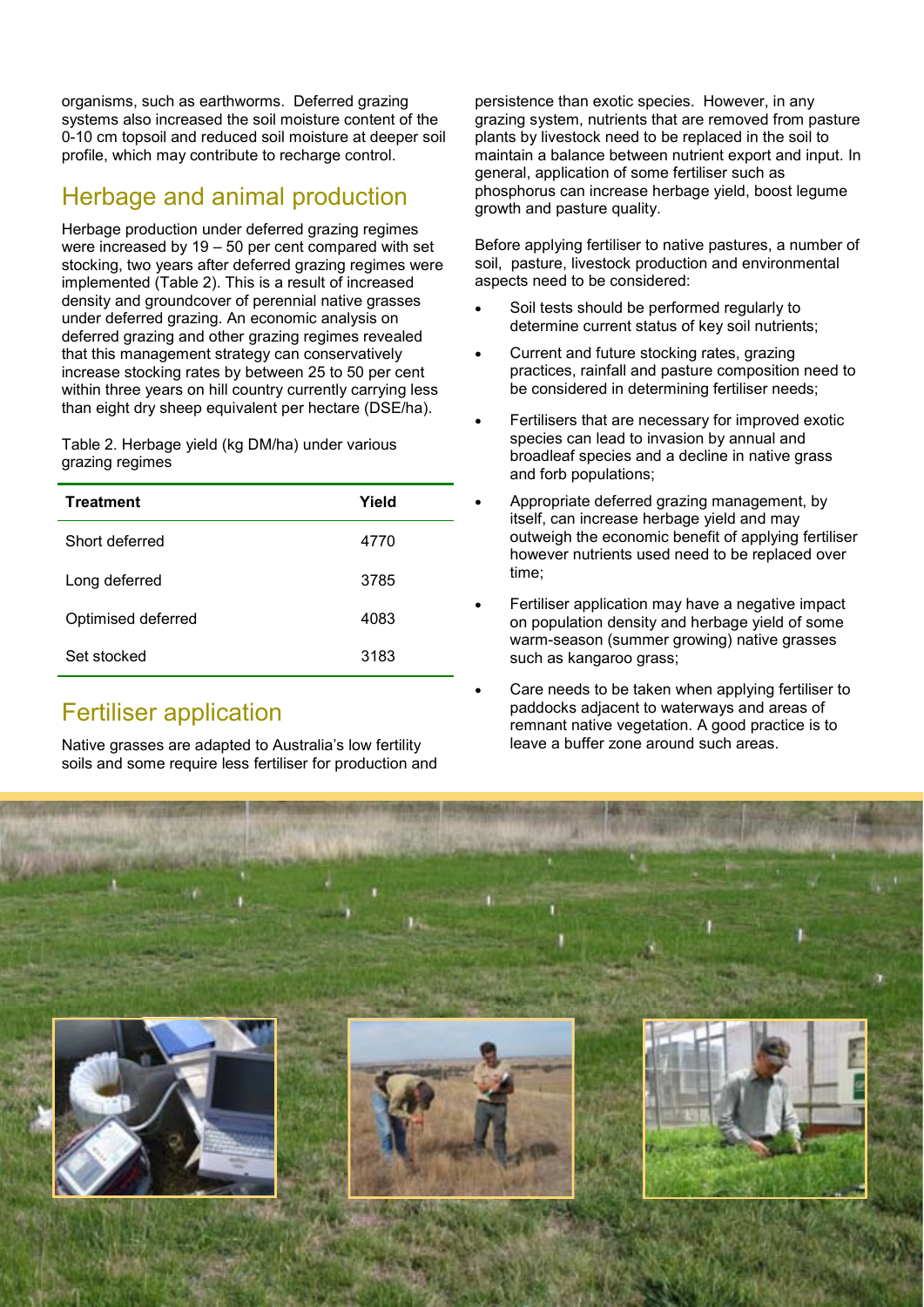### Practical implementation

To implement deferred grazing strategies effectively and achieve the desired management targets, land managers need to have a clear understanding about pasture composition, growth stage, seasonal constraints and expected outcomes from each of the grazing strategies.

#### These include:

- The proportion of desirable species in the pasture, monitored in early to mid spring;
- The objective of the practice change whether it is primarily to increase the ground cover or to change the species composition, e.g. increasing perennials and reducing annual species;
- Requirement for intensive grazing land-class subdivision and number of livestock;
- Backup paddocks where stock can be grazed from spring to autumn;
- Rainfall and length of growing season;
- Environmental aspiration;
- Perceived fire risk.

### Optimised deferred grazing

Optimised deferred grazing is one of the most effective strategies to alter pasture composition and lift perennial grass population and production while suppressing annual grasses. This method should be used when there is a reasonable amount of desirable perennial species (greater than 20 per cent) in the pasture and the capacity for intensive grazing in spring (e.g. landclass subdivision and stock requirement) is met, allowing for flexibility according to climate and seasonal conditions. The timing of grazing for this method is critical – heavy grazing is required when most annual grass stems have elongated in late winter and early spring (depending on seasonal and regional variations) and before seed heads emerge.

#### Short-term deferred grazing

Short-term deferred grazing is used to increase soil seed reserves and therefore plant population density, but will not alter pasture composition as effectively as optimised deferred grazing. This method can be used when intensive grazing is not possible, when there is a shortage of feed in summer and when there is a need to reduce perceived fire risk. The benefit of short term deferred grazing is to allow plant population density and groundcover to be increased, while in the interim provides time to bring about a long term whole farm plan (e.g. land-class subdivision and stock requirement).

#### Photos below:

- 3) Land-class subdivision fencing;
- 4) Solar powered pump for additional water points;
- 5) High input Lucerne paddock in more arable country to supplement summer feed shortage.

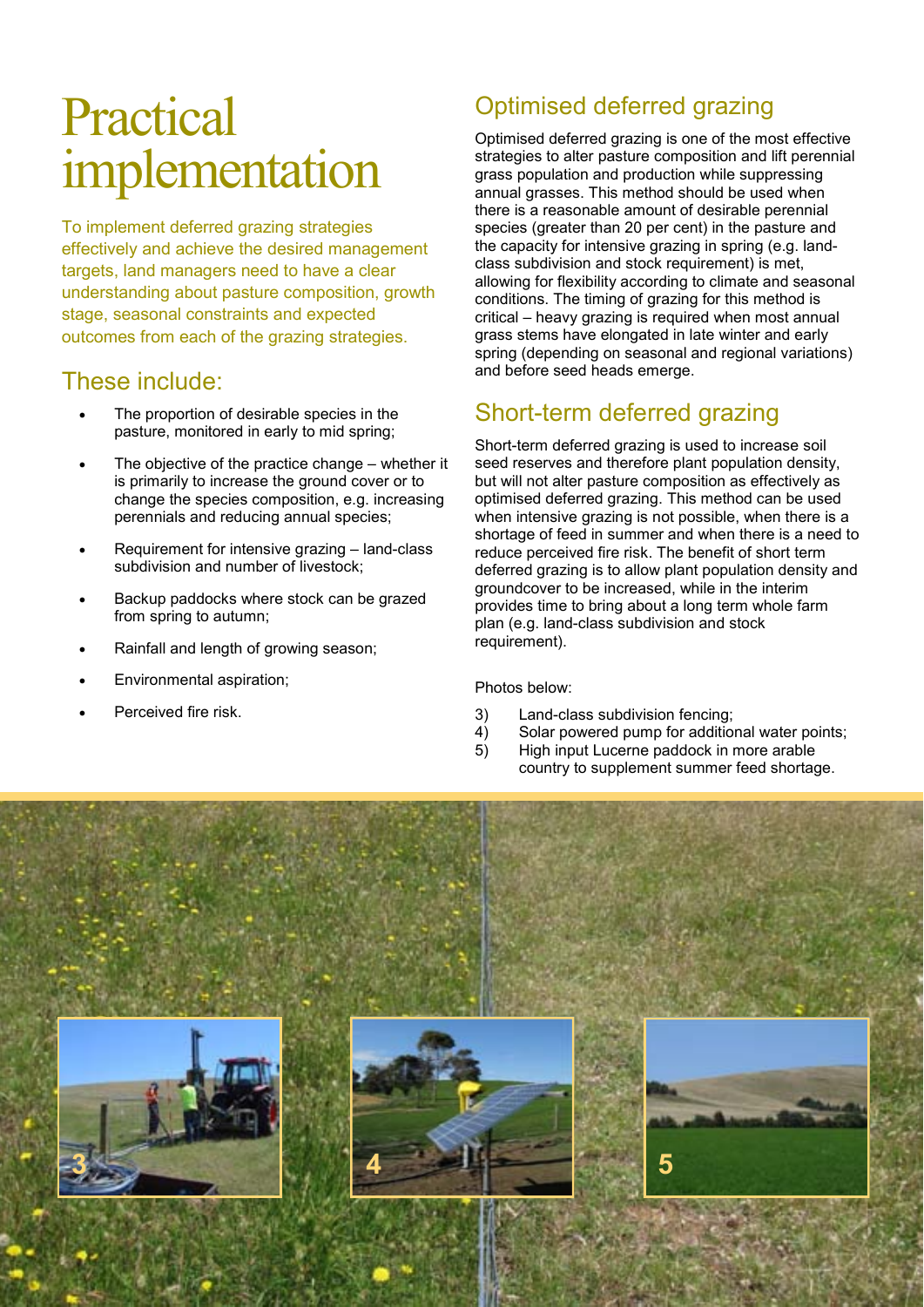#### Long-term deferred grazing and Timed grazing

Long-term deferred grazing and timed grazing are used to effectively build up the soil seed reserve, restore ground cover and recruit new plants when a pasture is degraded and there is a very low percentage of desirable species (less than 20 per cent). These methods are expected to raise the desirable native perennials to a level (e.g. greater than 20 per cent) when optimised deferred grazing can be applied.

#### Strategic deferred grazing

Strategic deferred grazing is designed to control weeds such as onion grass, alter pasture composition and lift perennial grass and legume yield. This method should be used where weeds are a major problem and resources are available to achieve the production targets in a relatively short time.

#### Pasture maintenance

Outside the deferred grazing periods, it is recommended that rotational grazing based on leaf stage be used to maintain the outputs from deferred grazing. This is because rotational grazing is not only the recommended grazing technique to achieve production and quality targets, but also a grazing regime to maintain seedling recruitment for native grasses.

#### Leaf stage for grazing

The theory behind 'leaf stage' is that the best time to graze a grass plant is when the first regrowing leaf starts to die down as this will effectively reduce pasture decomposition, maintain sufficient carbon reserve in the root system and increase pasture and animal production through optimum tissue turnover and improved nutritive value and pasture utilisation. Different native grasses have a different optimum leaf stage for grazing. Find the most abundant native grass species in the paddock and use the following leaf stage to determine commencement of grazing:

- 3.4 leaves for wallaby grass
- 4.2 leaves for weeping grass
- 3.0 leaves for spear grass
- 3.8 leaves for red-leg grass
- 4.4 leaves for kangaroo grass.

#### Monitor livestock during grazing

As these deferred grazing strategies may sometimes require high stocking rates of animals grazing dry and lower quality feed care needs to be taken with the class of livestock grazing these pastures to ensure their nutritional requirements are being met. In particular it is important to monitor the growth of weaner sheep and the condition score of ewes when grazing these pastures. Supplementation of sheep grazing these pastures may be necessary to meet nutritional requirements.

#### **Summary**

A summary of what can be achieved and requirements for individual grazing management strategies are given in Table 3.

Table 3. Effectiveness and requirement of the optimised deferred grazing (OD), short-term deferred grazing (SD), long-term deferred grazing (LD), timed grazing (TG), strategic deferred grazing (STD) in comparison with set stocking (SS) in achieving specific targets  $\checkmark$  = Yes,  $\dot{t}$  = Partial,  $\check{x}$  = No

| <b>Management aim</b>                               | <b>OD</b>    | <b>SD</b>    | LD          | TG          | <b>STD</b>   | <b>SS</b>   |
|-----------------------------------------------------|--------------|--------------|-------------|-------------|--------------|-------------|
| Needs intensive grazing management                  | $\checkmark$ | $\mathbf x$  | $\mathbf x$ | $\mathbf x$ | 士            | $\mathbf x$ |
| Increase ground cover and plant population          | ✓            | ✓            |             |             | $\checkmark$ | $\mathbf x$ |
| Increase perennials and suppress annual grasses     | ✓            | 土            | 土           | $\div$      | 土            | $\mathbf x$ |
| Increase seedling survival                          | ✔            | 土            |             |             | $\mathbf +$  | x           |
| Effective in perennial plant recruitment            | $\checkmark$ |              |             |             |              | $\mathbf x$ |
| Effective in building soil seed reserve             | ✓            |              |             | v           | $\checkmark$ | $\mathbf x$ |
| Effective increase of soil organic material         | ✓            | 士            |             |             |              | $\mathbf x$ |
| Effective control of onion grass and broadleaf weed | x            | $\mathbf x$  | $\mathbf x$ | $\mathbf x$ | $\checkmark$ | $\mathbf x$ |
| Provide feed in summer                              | 土            | $\checkmark$ | $\mathbf x$ | $\mathbf x$ | 士            |             |
| Reduce perceived fire risk                          |              |              | ×           | x           | $\mathbf +$  |             |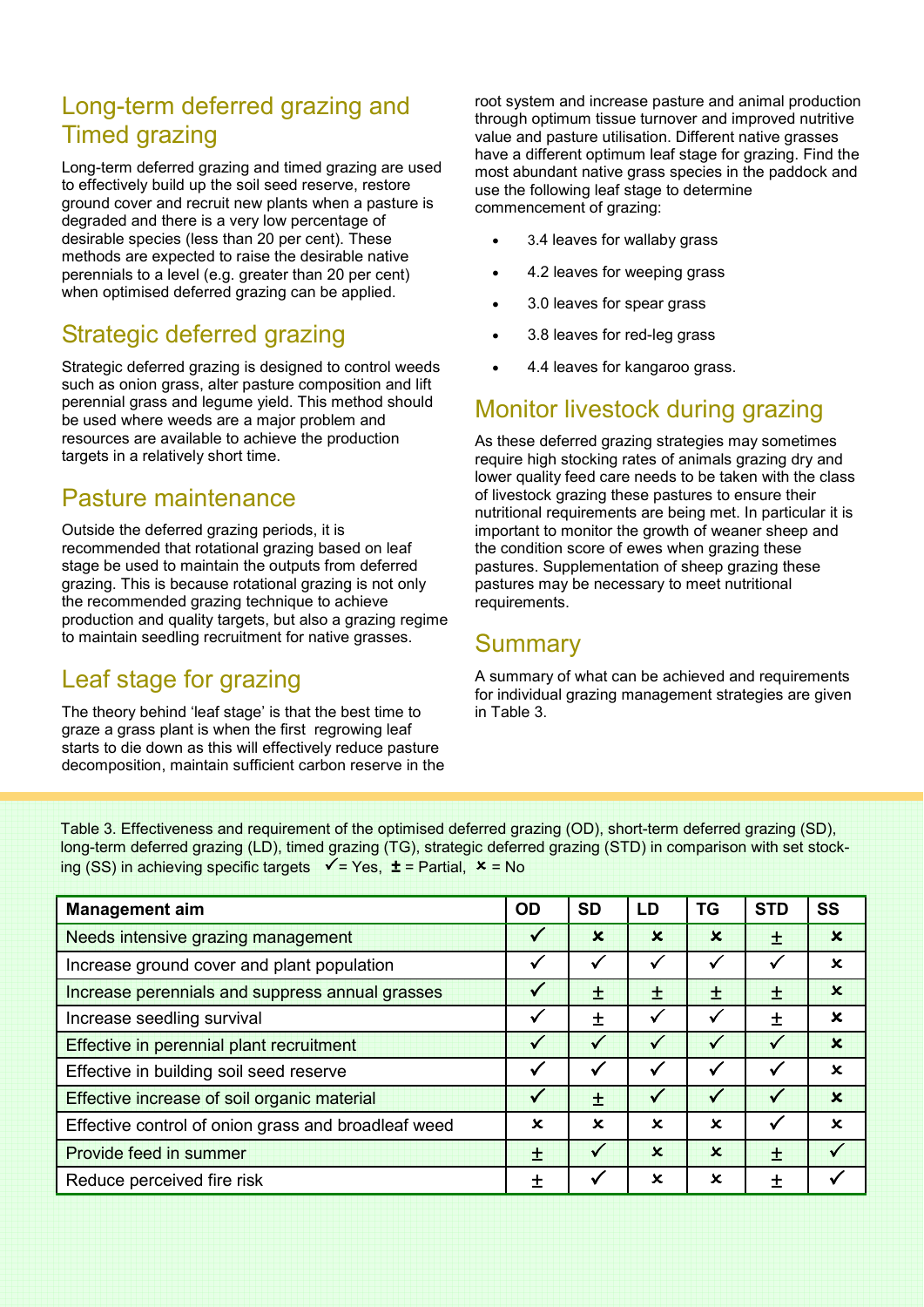### Managing onion grass and broadleaf weeds

Onion grass is a perennial herb with distinctive growth behaviour. It appears to look like a grass, grows like an annual, and can spread rapidly on farm land. The plant not only produces abundant seed, but also underground corms which survive the hot and dry summers in Mediterranean environments of temperate Australia.

Most onion grass seeds require a temperature of less than 16.5ºC to germinate and animals can disperse large numbers of seeds through grazing (greater than 500 viable seeds/sheep/day). Seed of onion grass germinates in autumn to winter, grows over winter and flowers from August to November.

The corm may require a slightly different temperature to grow, but generally sprouts in autumn as well. Initially, the corm supplies nutrients for the plant to sprout and the nutrients in the corm diminish approximately eight weeks after the plant emerges (Figure 4). The residual of the corm remains unchanged in weight for about 11 weeks and then diminishes from week 19 onwards. The new corm starts to develop six weeks after emergence, grows slowly until 14 weeks when the growth rate increases exponentially. There is a short period (week six to eight after emergence) of increased vulnerability when the old corm is exhausted and the new corm

starts to develop. This is a window of opportunity for the most effective control with selective herbicides.



Figure 4. Mean dry weight of old and new corms after emergence of onion grass plants.

#### Response to soil fertility and defoliation

Onion grass does not respond to fertiliser as many pasture plants do. A glasshouse experiment conducted in south west Victoria revealed that the herbage yield of onion grass did not differ significantly when various rates of phosphorus were applied. However, herbage mass of other species, including native grasses, was significantly increased (greater than 40 per cent) by the medium to high levels of phosphorus treatments.

Onion grass is highly sensitive to close defoliation. Cutting to one centimetre above ground at three to five week intervals reduced onion grass corm mass by 70 per cent, seed pod density by 100 per cent and plant density by 60 per cent compared with the control

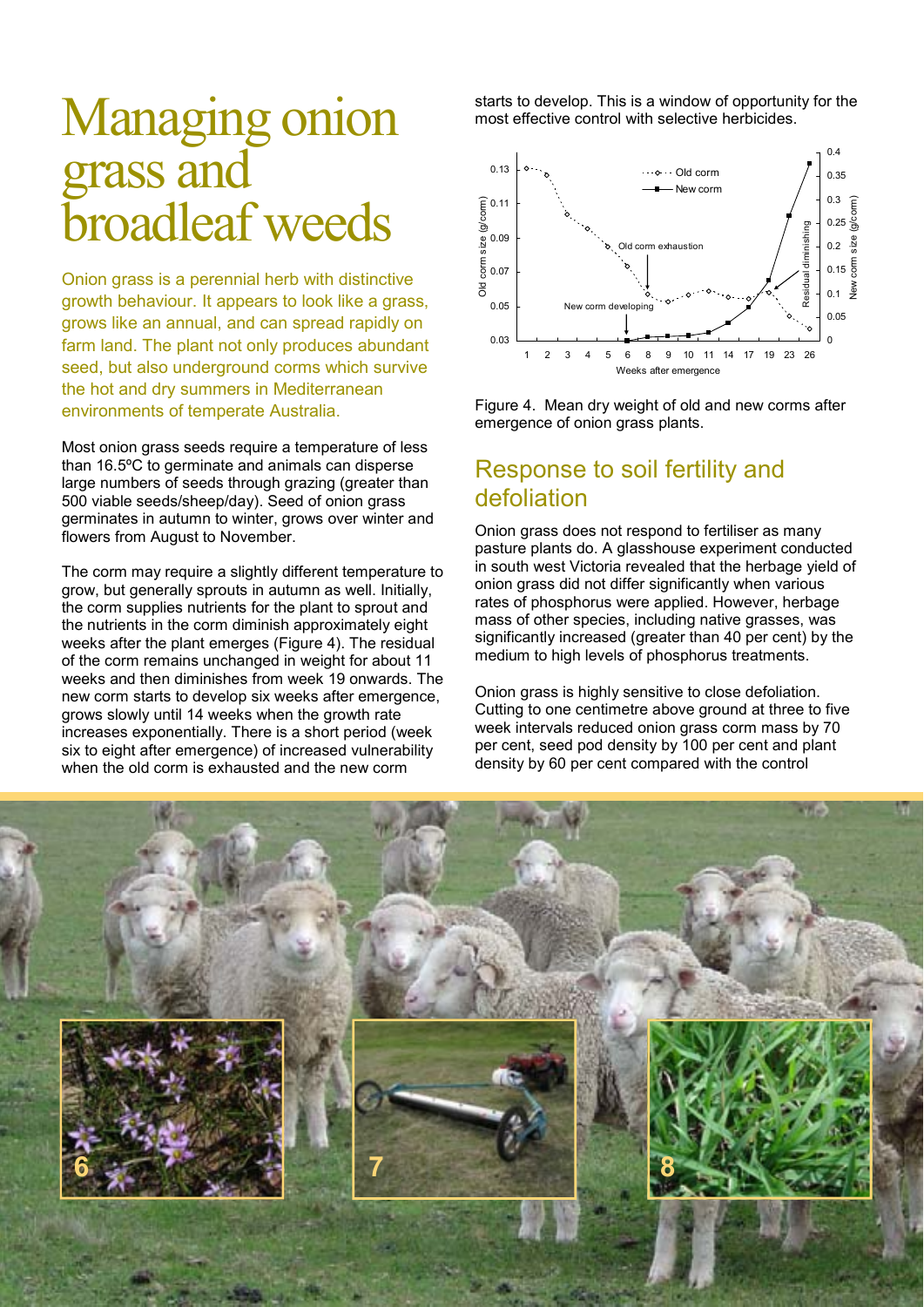without defoliation. Cutting to 5 cm above ground also reduced onion grass corm mass by 58 per cent, seed pod density by 94 per cent and plant density by 35 per cent. Cutting at flowering only considerably reduced seed pod numbers (90 per cent), and corm mass to a lesser degree (27 per cent), but did not affect onion grass plant density.

In practice, lifting soil fertility or grazing heavily will help to control onion grass by either enhancing competition from companion pasture species or weakening the growth of onion grass. Fertiliser and close defoliation will not kill onion grass and if used excessively will reduce the persistence of perennial native grasses. Therefore other options to control onion grass need to be considered if a significant reduction of the weed in pasture is expected to occur in a growing season.

#### Control with herbicides

Onion grass can be controlled effectively in established pastures using an appropriately registered metsulfuronmethyl herbicide. It is important that spraying, wick wiping or carpeted drum wiping is conducted at, or as close as possible, to the point that the old corm is exhausted and the new corm is developing (Figure 4), approximately six to eight weeks after onion grass has emerged. This will enable enough chemical to be absorbed by the young plant to kill it. Weed control at flowering can get rid of flowers and seeds, but not corms. If broadleaf weeds such as capeweed are of concern, mixing metsulfuron-methyl with a compatible broadleaf herbicide will achieve the control of both types of weeds.

Before using any agricultural chemical, users must ensure they read and understand the entire product label. There are a variety of selective and non-selective herbicides registered for the control of onion grass in a number of different situations. The Australian Pesticide and Veterinary Medicine Authority (APVMA) maintains a searchable database of chemicals registered for the control of pests and diseases in Australia – go to www.apvma.gov.au and search using the PUBCRIS search function.

#### Risk to native vegetation

Note that if applied inappropriately, herbicides may affect beneficial native plants such as native herbs. Native ecosystems and their supporting flora and fauna have their own fundamental value. This has been widely recognised by State and Federal Governments and legislation that limits the clearing of native vegetation to prevent further loss of remnant native vegetation, including native grasslands and grassy woodlands. You should seek further advice from relevant authorities before commencing work in areas containing native vegetation. Ensure that prior to using herbicides you read and understand all sections of the product label, including the 'protection of crops, native and other nontarget species' section that specifically addresses these issues.

#### Risk to clover

Note that products containing metsulfuron-methyl are likely to kill clover species for the remainder of the season after spraying and may affect the clover population in subsequent years, depending on the soil seed reserve of clovers. Use of a wick wiper or carpeted drum wiper for application of this chemical to onion grass can help protect clovers and non-target species in some situations. Sub-clover has been found to recover well in soils with good clover seed reserves in the second year after spraying.



Photos left:

- 6) Onion grass weed (Romulea rosea);
- 7) Onion grass control using a carpeted drum wiper;
- 8) Good stand of native weeping grass (Microlaena stipoides).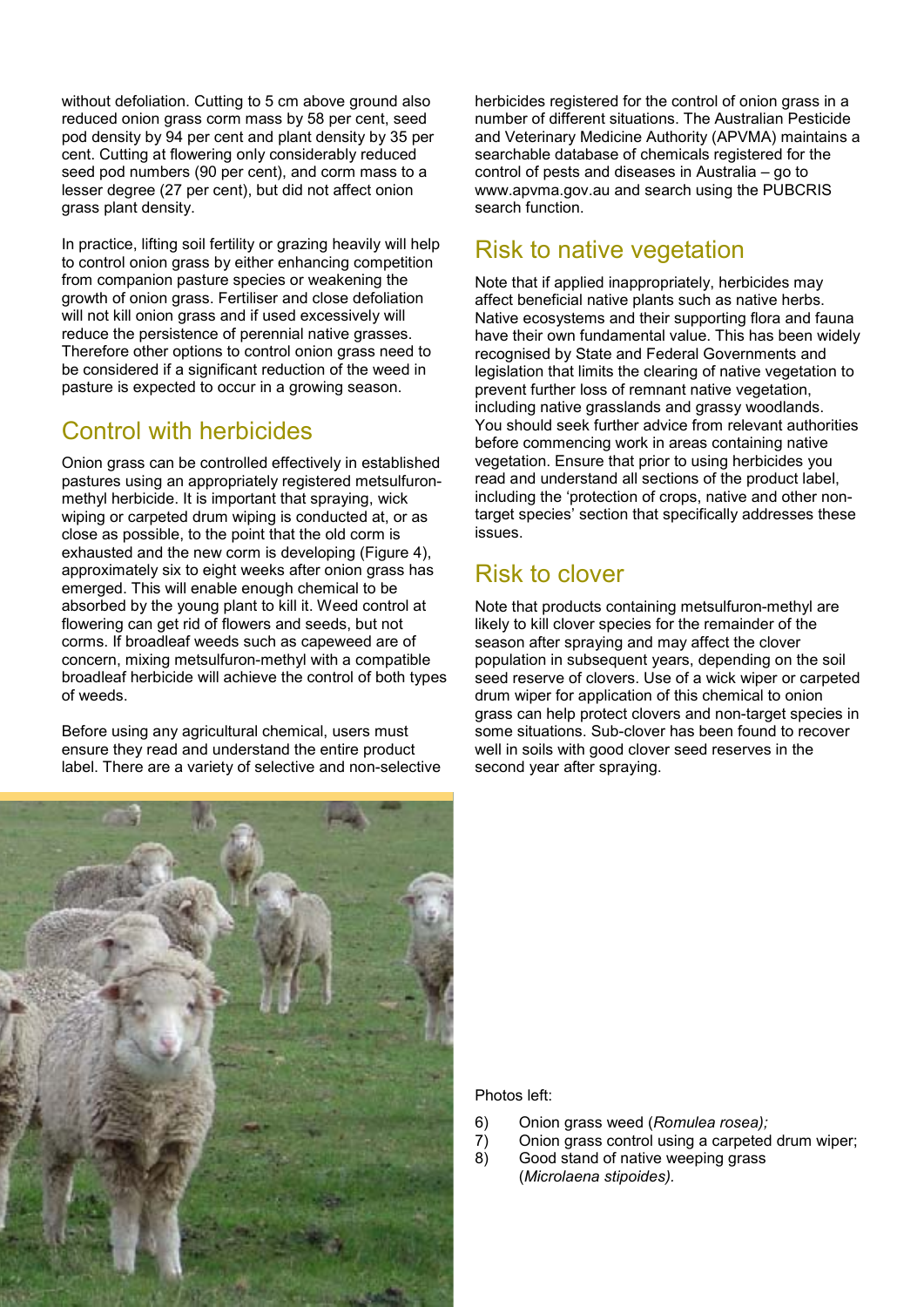### Managing water runoff

Catchment management problems arise when the soil water cycle becomes unbalanced due to artificial changes in the shape and function of a landscape through clearing, overgrazing, cropping or construction.

Historically, the year-round growth of native vegetation in southern Australia had greater ground cover by perennial species that used the moisture deep in the soil profile over summer and autumn, leading to less water and nutrient runoff and less leakage to the ground water. The replacement of native perennial vegetation and trees by winter and spring growing annuals that used less soil moisture in summer and autumn reversed this water balance, resulting in greater runoff and recharge.

Management of water runoff is therefore critical for steep hill country. Processes such as saturation-excess runoff (runoff created when rain continues to fall on saturated soil) and infiltration-excess runoff (runoff created when heavy rainfall on a surface exceeds the rate at which water infiltrates the ground) are responsible for runoff generation in steep hill areas. Saturation-excess runoff produces larger overall quantities of runoff, and occurs in late winter and early spring. Catchments with the most strongly convergent topography produces more saturation-excess runoff than other catchments.

Infiltration-excess runoff can occur at any time of the year, and requires high rainfall intensities. Groundcover and plant density greatly affect water runoff. It has been found that higher peak flows were produced from set stocked areas than deferred grazing areas. These high peak flows had high erosive potential, with sufficient kinetic energy to move rocks weighing up to 0.8 kg.

Sustainable management practices for steep hill country avoids applying more fertiliser than is required to increase plant cover to the areas that provide most of the runoff. The application of phosphorus (P) fertiliser can increase the P concentration of surface runoff. This does not always lead to lower water quality, particularly where runoff drains into a farm dam, because many farm dams are highly turbid due to dispersible subsoils. Inorganic P would bind to clay particles in the water. Furthermore, clay particles in the water limit the penetration of light, reducing the chances of toxic bluegreen algal growth. However, where runoff is not turbid or is not intercepted by a farm dam, there is potential that fertilising of hill areas will reduce the quality of water in dams, wetlands, creeks and rivers affecting aquatic animals such as frogs.

Photos below:

- 9) Loss of organic material such as dung;
- 10) Poor water quality in dams and water ways;
- 11) High erosion potential.

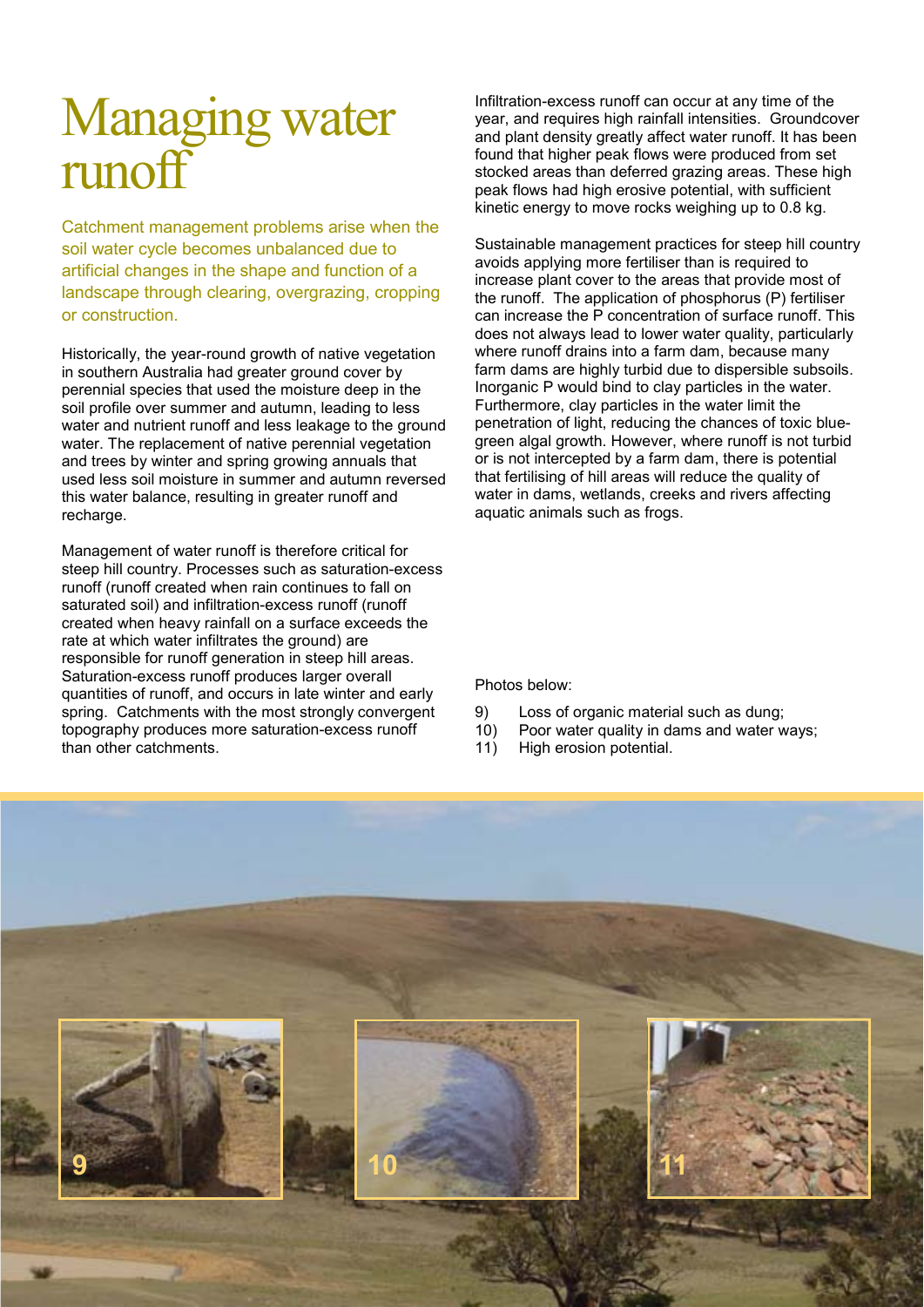### Managing for biodiversity

Native vegetation is well adapted to the harsh Australian environment and in essence, provides essential ecosystem services such as integrated pest management, healthy soils and landscapes.

Striving toward ecologically healthy and diverse farming systems provides more resilience to climate change and can improve both profitability and biodiversity values.

Appropriate management of native pastures brings about key contributions to biodiversity and landscape health, not only because native species themselves are critical components of the ecosystem, but also species diversity and habitat structure in native pastures are far more diverse than in improved pasture systems.

One of the major benefits in adopting appropriate deferred grazing management is the increase in the density and persistence of perennial native grasses which benefit biodiversity. Deferred grazing may also influence invertebrate ecology and may have potential flow-on effects on litter and soil structure. This benefits the soil food web and nutrient cycling process by enhancing the abundance of beneficial fungi and bacteria.

These benefits are the result of increased availability of suitable habitat structure and niches for native fauna and flora species in which they find shelter from

competition, protection from predators and increased availability of food and nutrients.

Increasing the ground cover and abundance of native perennial grasses and forbs using deferred grazing also reduces grazing pressure allowing natural regeneration of shrubs and trees for shelter. This is one of the most effective strategies for promoting biodiversity in the long term.

Low-input native pastures are also perceived as 'clean and green', providing stock with a diverse diet.

Significant production value can also arise from nongrass components of the native grasslands. For instance, inter-tussock forbs constitute a small percentage of the actual vegetative cover, but are often highly palatable and nutritious and can form a large part of the diet of domestic livestock. However, many perennial forbs are susceptible to grazing and decrease dramatically under intense grazing regimes.

Photos below:

- 12) Fat-tailed Dunnart (feeds on insects);
- 13) Thick-tailed Gecko;
- 14) Golden Sun Moth (female).

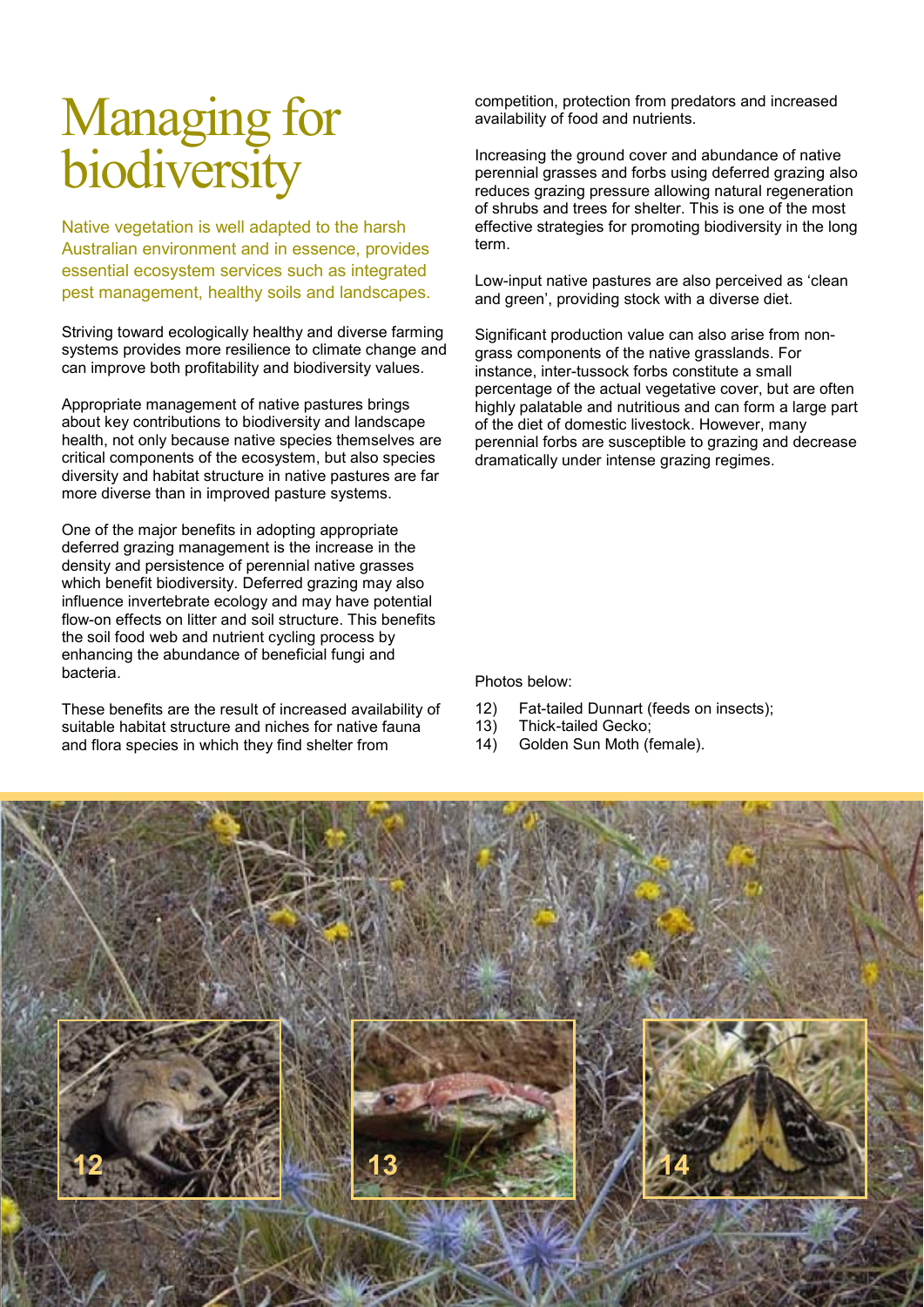### Deferred grazing (DG) quick reference guide

| <b>Type</b>                        | Aim                                                                                                                          | <b>Method</b>                                                                                                                                    | <b>Post DG</b>                                                                               |  |
|------------------------------------|------------------------------------------------------------------------------------------------------------------------------|--------------------------------------------------------------------------------------------------------------------------------------------------|----------------------------------------------------------------------------------------------|--|
| <b>Optimised</b>                   | Increase perennial and<br>suppress annual grasses<br>(initial native grass compo-<br>sition greater than 20 per<br>cent)     | Graze pasture heavily when<br>annual grass stems elon-<br>gate and before seed heads<br>emerge. Complete DG in<br>late summer to early<br>autumn | Rotational grazing using<br>native grass leaf stage as a<br>guide                            |  |
| Short-term                         | Use feed in summer while<br>increasing soil seed<br>reserve                                                                  | Withhold grazing from mid<br>spring (October) to mid<br>summer (January)                                                                         | Rotational grazing using<br>native grass leaf stage as a<br>guide                            |  |
| Long-term                          | Restore perennial plant<br>density                                                                                           | Withhold grazing from mid<br>spring (October) to autumn<br>break                                                                                 | Rotational grazing using<br>native grass leaf stage as a<br>guide                            |  |
| <b>Timed</b><br>Grazing            | Restore plant density of<br>very degraded native pas-<br>ture (initial native grass<br>composition less than 20<br>per cent) | Preferably withhold grazing<br>in mid spring (October).<br>Graze pasture after 120 to<br>130 days of resting, then<br>repeat for at least a year | Rotational grazing using<br>native grass leaf stage as a<br>guide                            |  |
| <b>Strategic</b><br><b>Grazing</b> | Combine deferred grazing<br>with weed and fertiliser<br>management                                                           | Choose one of the DG<br>strategies. Use the same<br>rule of the DG                                                                               | Rotational grazing with<br>weed and fertiliser manage-<br>ment based on recommen-<br>dations |  |

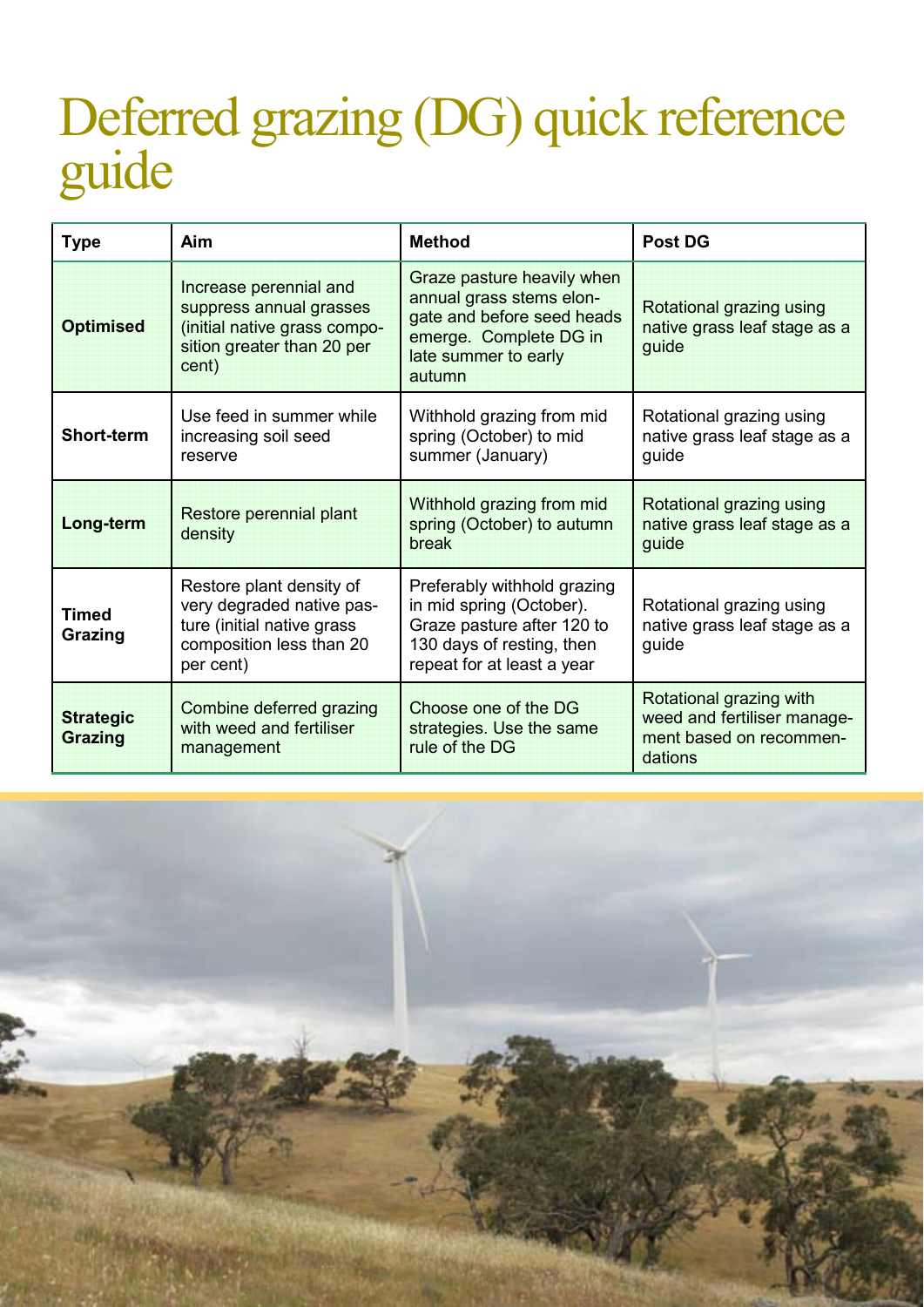# Further reading

#### Papers

Barlow, T (1998), Grassy Guidelines: How to manage native grasslands and grassy woodlands on your property. Free from the following web link: www.environment.gov.au/land/publications/ grassguide.html

Barlow, T and Thorburn, R (ed.) (2000), Balancing conservation and production in Grassy landscapes. Proceedings of the Bushcare Grassy Landscapes Conference. Free from following web link: www.environment.gov.au/land/publications/ grasscon.html

Dorrough, J, Stol, J and McIntyre, S (2008), Biodiversity in the Paddock: a Land Managers Guide. Future Farming Industries CRC. Can be downloaded via the following website: www.csiro.au/resources/ biodiversityinthepaddock

Eddy, D (2002), Managing Native Grassland. Free from the WWF website: www.wwf.org.au/publications/ managing\_grasslands

Gibbs, J (2005), Grass Identification Manual for everyone.

Land & Water Australia (2007), Land, Water & Wool: managing for sustainable profit. Free from following web link: www.projectmetrics.com.au/project-metricspublications-links.htm

Langford, CM, Simpson, PC, Garden, DL, Eddy, DA, Keys, MJ, Rehwinkel, R, Johnston, WH (2004), Managing Native pastures for Agriculture and Conservation. NSW Department of Primary Industries. 69p.

Lunt, I, Barlow, T, Ross, J (1998), Plains Wandering, exploring the grassy plains of south-eastern Australia.

Marriott, N & J (1998), Grassland Plants of Southeastern Australia.

McCaskill, M, Nie, Z, Zollinger, R, Nash, D (2010), Runoff and water quality from steep hills in southeastern Australia. 19th World Congress of Soil Science, 2010, Brisbane.

Nie, ZN and Mitchell, M (2006) Managing and using native grasses (Chapter 11). In Nie, ZN and Saul, G (ed.), Greener pastures for south west Victoria. Victorian Department of Primary Industries, Hamilton. pp 99-106.

Nie, ZN, Zollinger, RP and Jacobs, JL (2009), Performance of 7 Australian native grasses from the temperate zone under a range of cutting and fertilizer regimes. Crop and Pasture Science 60, 943-953.

#### **Websites**

Department of Primary Industries, search native vegetation, Onion Grass or Phosphorous for sheep and beef pastures: www.dpi.vic.gov.au/

Department of Sustainability and Environment, search Land for Wildlife, native grasslands: www.dse.vic.gov.au

EverGraze on line, search native pasture management, Case Study: www.evergraze.com.au

Five Easy Steps to ensure you are making money from superphosphate: http://images.wool.com/pub/AWI-MLA-FiveEasySteps.pdf

Native Grass Resource Group: Aims to promote and facilitate identification and conservation of native grasses and to develop propagation and management techniques. www.nativegrassgroup.asn.au

The Australian Pesticide & Veterinary Medicine Authority (APVMA) maintains a searchable database of chemicals: www.apvma.gov.au

The Environment Protection and Biodiversity Act 1999, to find out more about the act and permit applications visit: www.environment.gov.au/epbc/publications/ farming-epbc.html

#### For further information contact

Dr. Zhongnan Nie Department of Primary Industries Private Bag 105 Hamilton, Victoria, 3300 Phone: (03) 55 730 900

#### Acknowledgements

The research work was funded by the Victorian Department of Primary Industries, Glenelg Hopkins CMA, Future Farming Industries CRC, Meat and Livestock Australia, Australian Wool Innovation and EverGraze.

We thank all collaborating farmers, in particular families: Shea, Maconachie, Hartwich and Steven, for their commitment and support over many years.

Technical assistance: R. Zollinger, J. Byron, C. Heine, A. Byron and J. Chin.

Photos by: R. Zollinger and Z. Nie.

Printed on Australian Made, Spicers Tudor RP 100% Post-consumer recycled paper, 140gsm. Sales of Tudor RP support Landcare Australia.